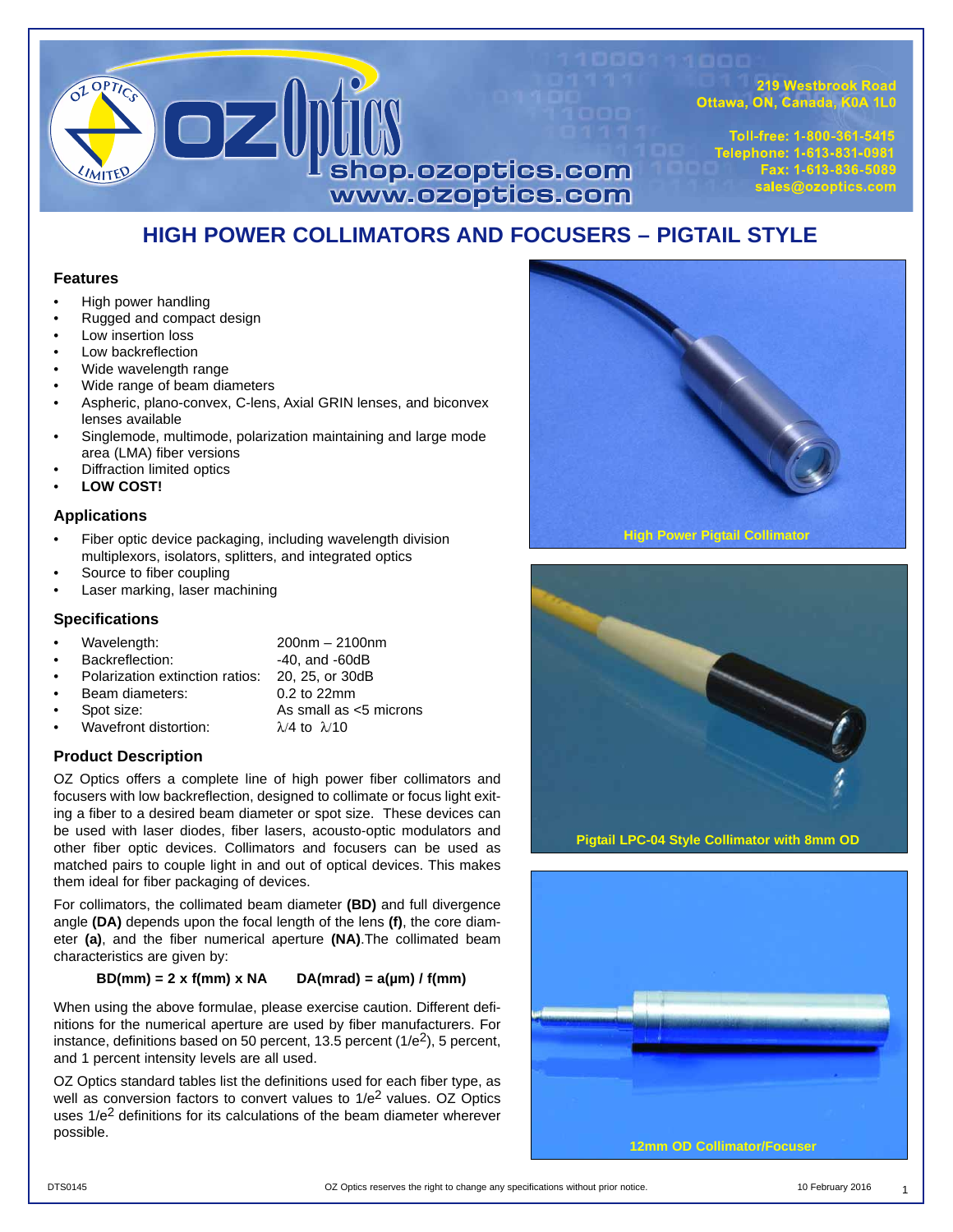For fiber focusers, the exact calculation of the spot diameter **(SD)**, magnification factor **(M),** and working distance **(WD)** is more difficult and depends on the properties of the lenses being used. As a first approximation, one can calculate the desired focuser characteristics using the geometric optics lens formulae:

$$
\frac{1}{i} + \frac{1}{o} = \frac{1}{f} \qquad \qquad M = -\frac{i}{o}
$$
  
SD = M × a \qquad \qquad WD \cong i

Where **o, i** are the object and image distances respectively. Use the above formulae to determine what focal lens you require. Standard focal lengths and lenses are listed in the *Standard Tables* data sheet. http://www.ozoptics.com/ALLNEW\_PDF/DTS0079.pdf



In standard connectors the fibers are glued into place, and the fiber is polished flush with the connector ferrule tip (See figure 2A). When used with high power lasers, heat generated at the tip of the fiber causes the surrounding epoxy to break down and give off gases. These gases, in turn, burn onto the tip of the fiber, causing catastrophic damage to the fiber and perhaps the entire system. In contrast, our high power connectors feature an air-gap design, where the fiber extends into free space by 1.1 mm to 1.5 mm, providing an epoxy-free region where thermal energy is safely dissipated without burning the surrounding material.

The fiber endface itself can be finished using several different techniques, depending on the maximum power requirements and cost restrictions. The simplest method is to polish the connector, as one does in standard connector termination (See figure 2B). While this provides a smooth finish, particles from the polishing material can embed themselves in the glass, forming absorption sites where the fiber can be burned. In addition, the fiber cladding has to exceed 200 microns to successfully polish the connector.

Power handling can be improved by mechanically cleaving the fiber instead, to give an optically smooth surface without polishing, thus preventing contamination (See figure 2C). Finally, the fiber can be laser treated to anneal the endface (See figure 2D). This technique gives the highest power handling possible. In all cases the fiber can be provided with either a flat or angled endface. PM fibers can also be angle cleaved but we cannot control the angle of the cleave with respect to the stress rods of the fiber.

Another way to improve power handling in certain applications is to fusion splice a short length of "coreless fiber" to the end of singlemode or polarization maintaining fiber. This is also known as a fiber endcap. This endcap allows the light to expand to about half the diameter of the endcap before it emerges from the glass into air, reducing the power density at the glass/air interface. For standard fibers this is typically 350±25 microns long (OZ Optics can provide custom thickness endcaps). As it is this interface that is most sensitive to damage, expanding the beam increases the damage threshold. This method is only useful for fiber to free space applications, not fiber to fiber.

The end cap technique can also be used to terminate photonic crystal, or "holey" fibers. These fibers have a pattern of air holes in them, and these air holes constrain the light within the fiber. Potentially these holey fibers can give power handling that is several orders of magnitude better than conventional fibers. However, the air holes can trap dirt particles or other contaminates if left exposed on the fiber end. To prevent this, the end of the fiber can be capped with the coreless fiber, thus sealing the holes.

As an added surface, OZ Optics can AR coat the ends of the fiber, thus reducing optical losses and heat generation.

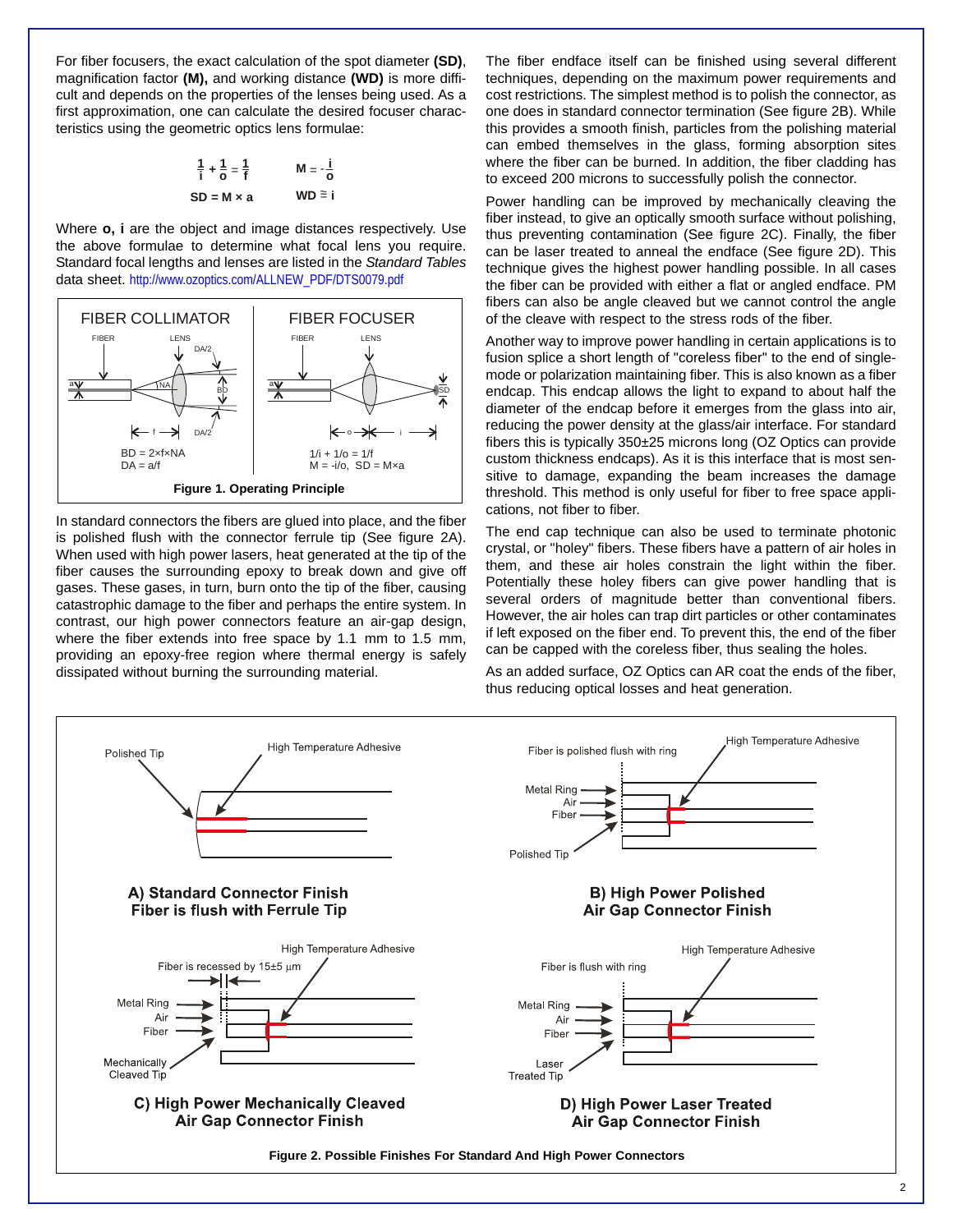

All dimensions are in mm armor cable shown

Ø5mm stainless steel

**Figure 6. LPC-08 12mm diameter collimator dimensions**



## **Test Results**

The following tests were conducted on a pigtail style collimator pair attached to a fixture providing a separation of 60mm. The pair was adjusted for maximum coupling efficiency.

| <b>Temperature Range:</b> | Operating: -15°C to 55°C with 0.2dB deviation in loss.<br>$-45^{\circ}$ C to $+75^{\circ}$ C with less than 0.05dB residual loss.<br>Storage:                                                                                                                                                                                                                                                                                                                                                                                                                                  |
|---------------------------|--------------------------------------------------------------------------------------------------------------------------------------------------------------------------------------------------------------------------------------------------------------------------------------------------------------------------------------------------------------------------------------------------------------------------------------------------------------------------------------------------------------------------------------------------------------------------------|
| <b>Humidity Test:</b>     | 97% humidity for 48 hours with 0.2dB deviation and less than 0.05dB residual loss (with the gap between<br>the collimating lenses sealed against the environment).                                                                                                                                                                                                                                                                                                                                                                                                             |
|                           | Vibration and Shock Test: Vibration tests were performed, consisting of a 0.05 inch peak to peak displacement, sweeping from<br>10 to 55 Hz over 15 minutes dwell at worst resonance of 55 Hz (.02g). Each device was tested for<br>25 minutes per axis for a total of 75 minutes of vibration. Tests were conducted in each of the three major<br>axes of the test unit. Shock tests consisting on 100g, 11 msec duration half-sine shocks, three times on each<br>face for a total of 18 shocks, were also performed. Coupling loss deviation was 0.05dB with no hysteresis. |

### **Questionnaire for Custom Parts:**

- 1. What wavelength of light will you be transmitting through the fiber?
- 2. Do you need multimode, singlemode, or polarization maintaining fiber?
- 3. What fiber core/cladding size do you prefer?
- 4. If you need a collimator, what size collimated beam do you need?
- 5. If you need a focuser, what spot size and working distance do you need?
- 6. What is the maximum diameter collimator housing that you can use?
- 7. What is the power level you are working with? CW? Pulse parameters?
- 8. How low a return loss do you require?
- 9. How long should the patchcord be, in meters?
- 10. Do you need a connector on the other end of the fiber? If so, what type?
- 11. What type of cabling do you need?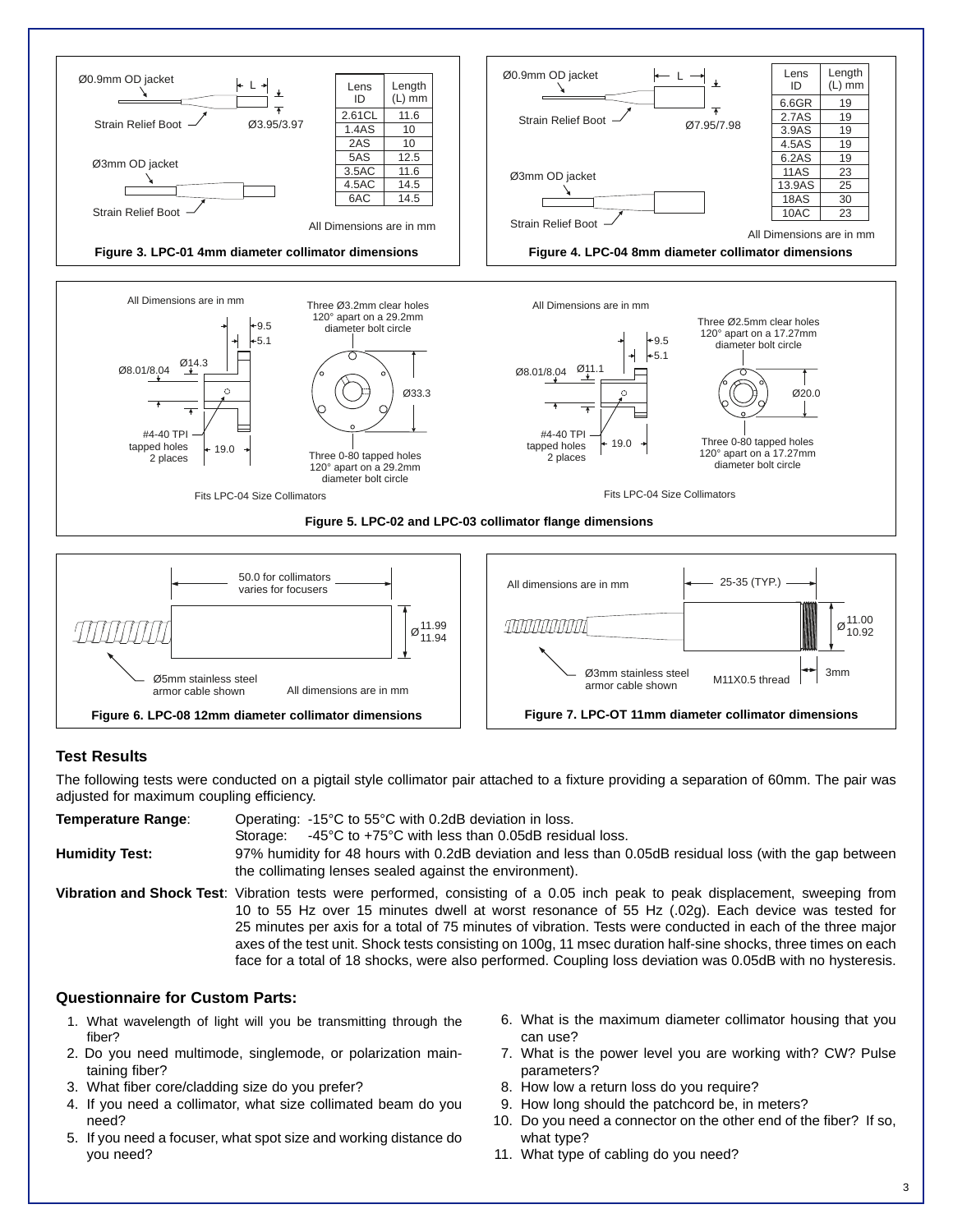## **Ordering Information for Custom Parts:**

OZ Optics welcomes the opportunity to provide custom designed products to meet your application needs. As with most manufacturers, customized products do take additional effort so please expect some differences in the pricing compared to our standard parts list. In particular, we will need additional time to prepare a comprehensive quotation, and lead times will be longer than normal. These points will be carefully explained in your quotation, so your decision will be as well-informed as possible. Almost all high power components are assembled on a custom basis.